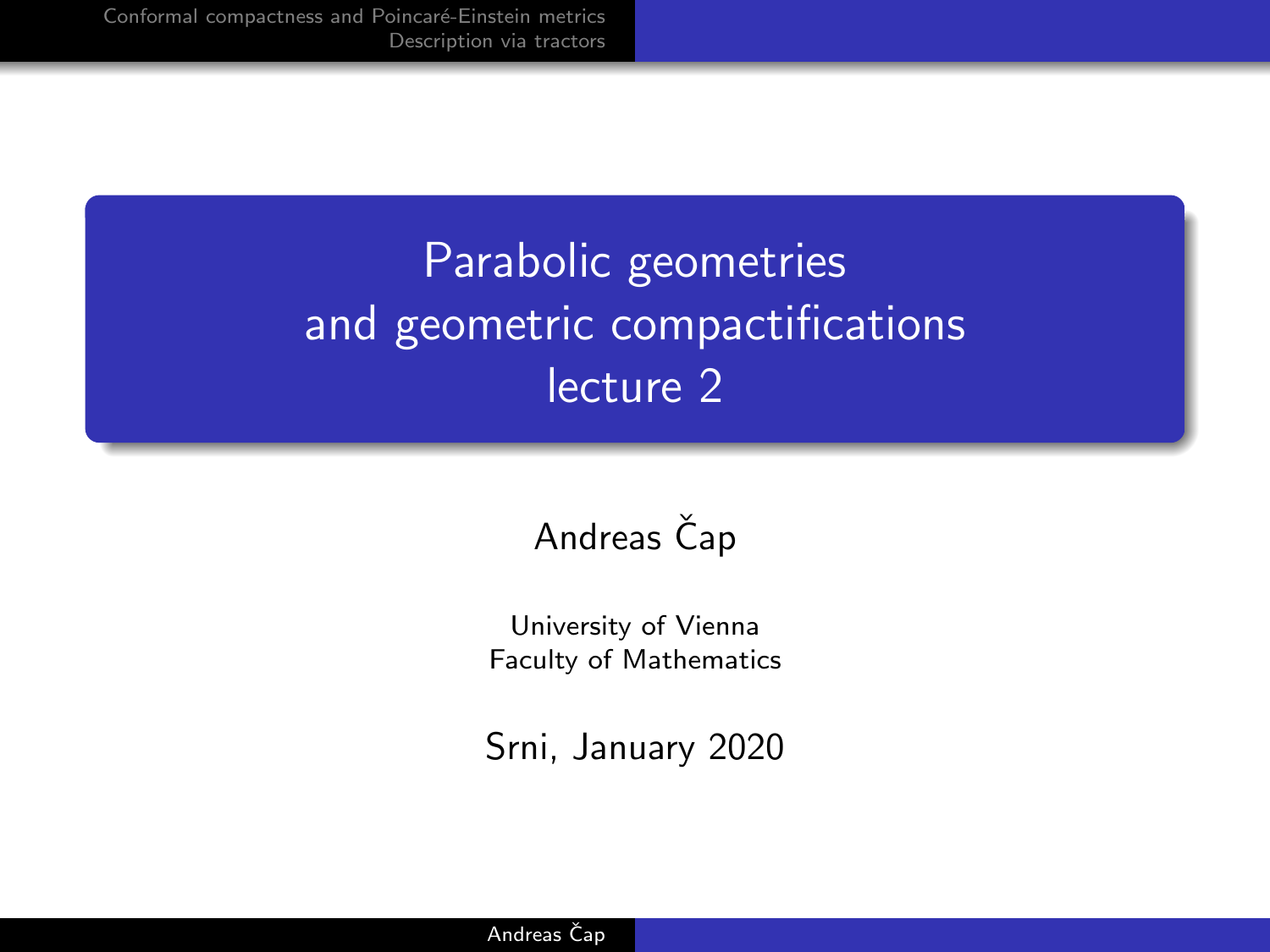# Recap / program

- In the first lecture, we have discussed the description of conformal structures as Cartan geometries and the generalization to parabolic geometries.
- Today's lecture will start with a fundamental example of geometric compactifications. Starting from the example of hyperbolic space, I will introduce the concept of conformally compact metrics and of Poincaré-Einstein metrics, which are of interest in a broad variety of slightly different settings.
- We then show an efficient description of such metrics via the standard tractor bundle associated to the conformal Cartan geometry. This relates Poincaré-Einstein metrics to parallel tractors and hence to reductions of conformal holonomy.
- I'll briefly outline work of R. Gover and A. Waldron on a resulting boundary calculus and generalizations of the Willmore energy.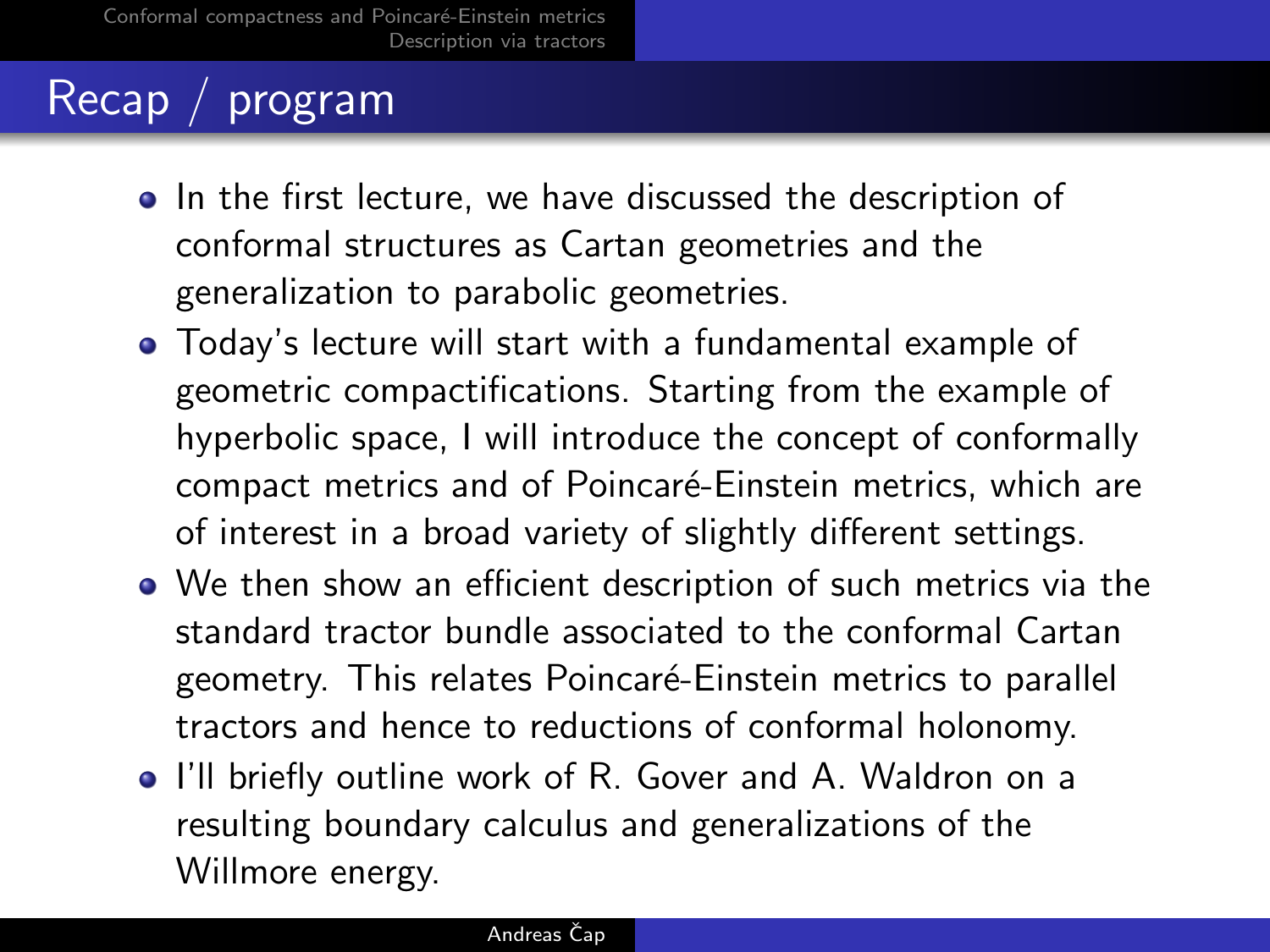

### 1 Conformal compactness and Poincaré-Einstein metrics

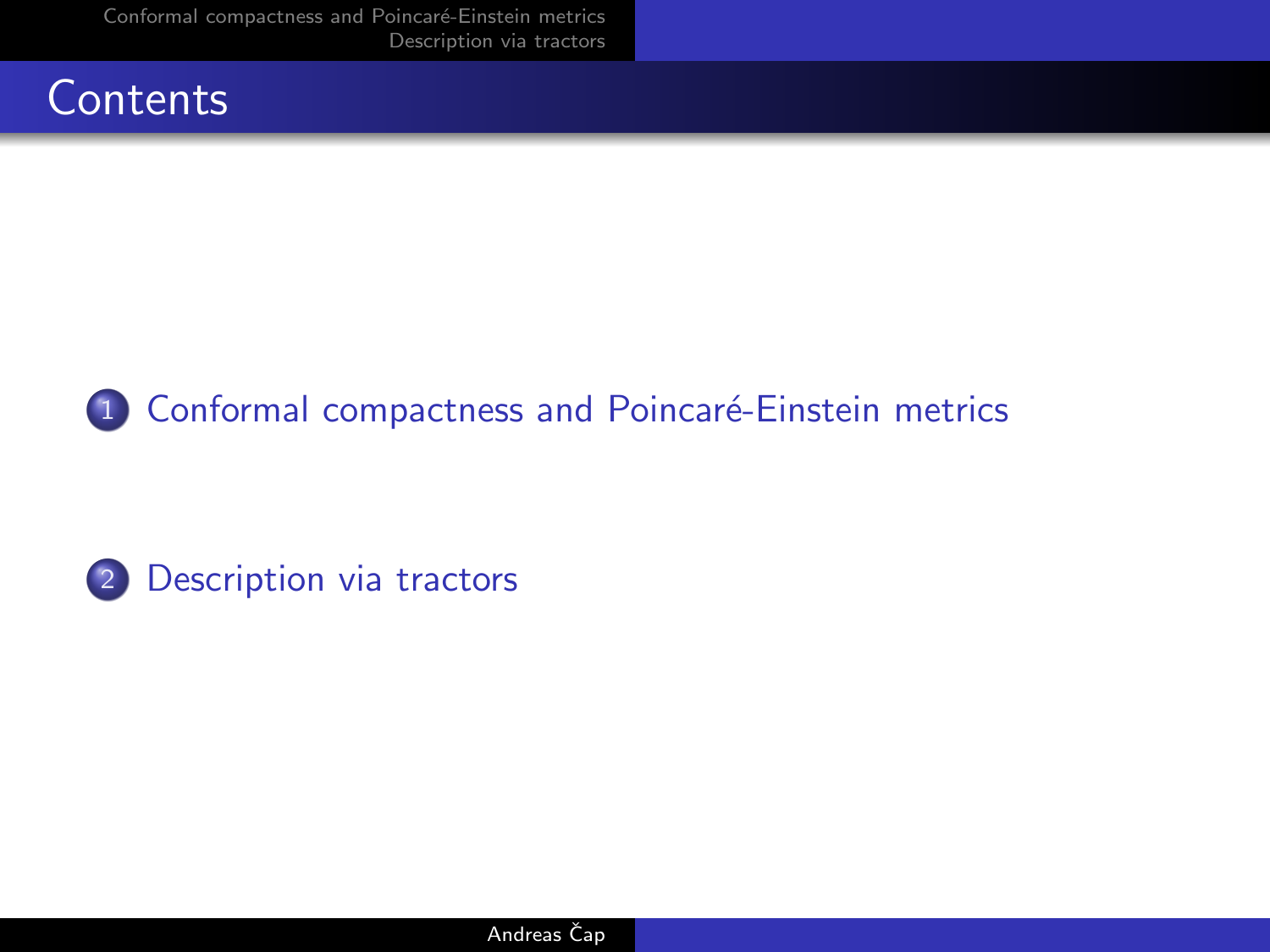<span id="page-3-0"></span>The model example for a geometric compactification is adding the sphere  $S^{n}$  as a boundary at infinity to hyperbolic space  $\mathcal{H}^{n+1}.$  Let  $\overline{M}\subset \mathbb{R}^{n+1}$  be the closed unit ball,  $\mathcal{H}^{n+1}$  its interior endowed with the *hyperbolic metric g* :=  $\frac{4}{(1-r^2)^2}g_{Euc}$  and  $S^n$  its boundary.

The function  $\rho:=1-r^2$  is an example of a *defining function* for the boundary  $S^n \subset \overline{M}.$  This means that  $\rho : \overline{M} \to \mathbb{R}$  is smooth with zero set  $S^{n}$  and  $d\rho|_{S^{n}}$  is nowhere vanishing. Any other defining function is of the form  $f \rho$ , where  $f : \overline{M} \to \mathbb{R}$  is smooth and nowhere vanishing (locally around  $S<sup>n</sup>$ ).

Turning things around,  $g$  has the property that  $\rho^2 g$  admits a smooth extension to all of  $\overline{M}$  with the boundary values defining a Riemannian metric on  $S<sup>n</sup>$  (the round one). This then holds for any defining function, but one obtains a metric on  $S<sup>n</sup>$  conformal to the round one. Then  $\mathit{Isom}(\mathcal{H}^{n+1})\cong\mathit{Conf}(S^n).$  Observe that  $\rho^\alpha g$ does not extend for  $\alpha < 2$ , while for  $\alpha > 2$  it extends, but the boundary values are zero.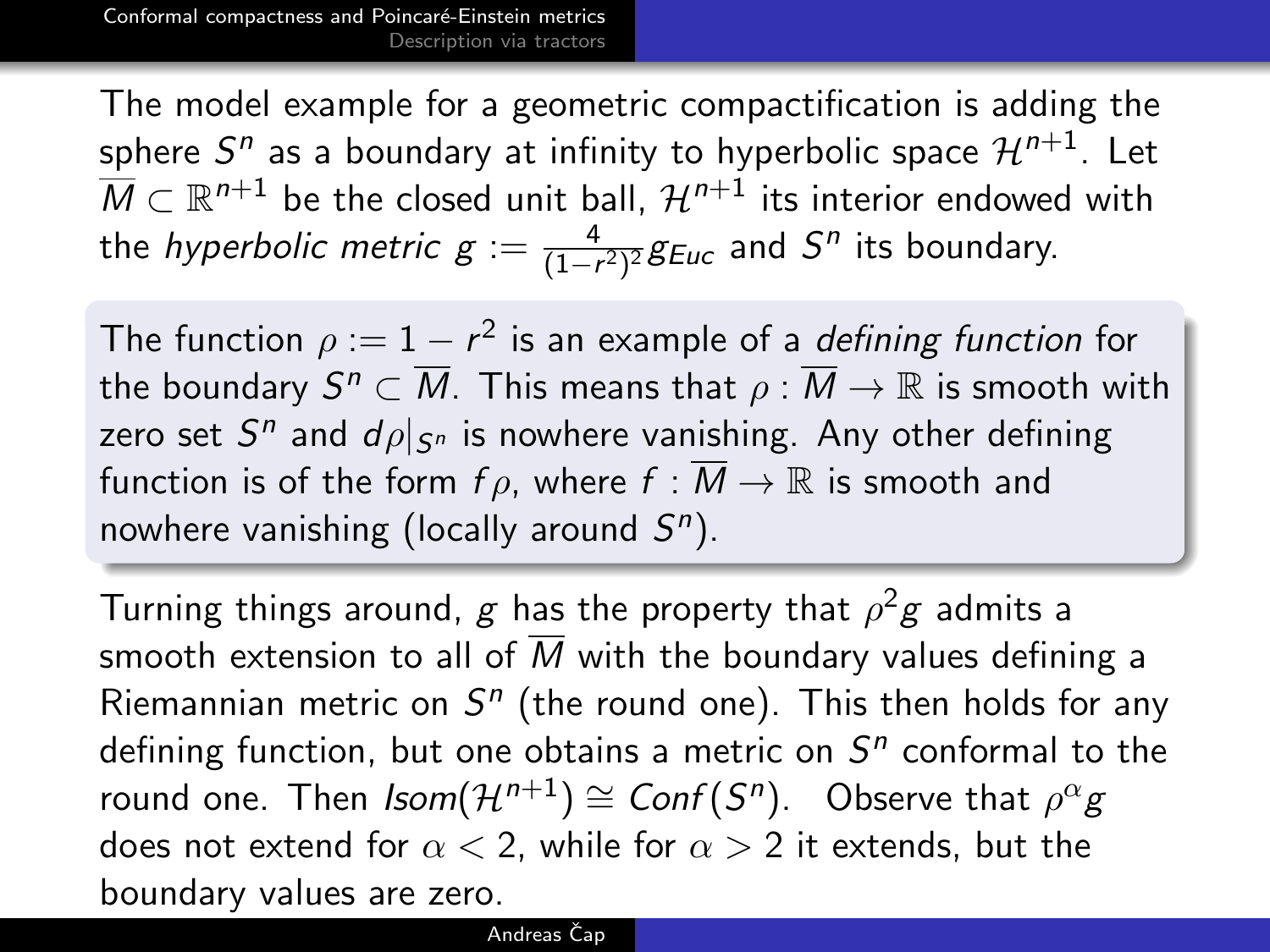Conformal compactness and Poincaré-Einstein metrics [Description via tractors](#page-6-0)

There is a general concept of local defining functions (and sections of line bundles) for arbitrary hypersurfaces  $\Sigma \subset M$ . In particular, this applies to the boundary in any manifold with boundary. The crucial feature of those is that any smooth function  $f$  such that  $f|_{\Sigma} = 0$  can be written as  $\rho h$  for a smooth function h. This leads to a notion of *order of vanishing* on  $\Sigma$  and of *growth* towards  $\Sigma$ .

#### Definition

Let  $\overline{M}$  be a smooth manifold with boundary  $\partial M$  and interior  $M$ . A Riemannian metric  $g$  on  $M$  is called *conformally compact* if for any local defining function  $\rho$  for  $\partial M$ , the metric  $\rho^2 g$  admits a smooth extension to all of  $\overline{M}$ , whose restrict to  $T\partial M$  is non-degenerate. If  $g$  in addition is Einstein with negative scalar curvature, then it is called a Poincaré-Einstein metric (PE metric).

This leads to a well defined conformal structure  $[\rho^2{\rm g}|_{\rm \scriptsize T\partial M}]$  on  $\partial M$ , the *conformal infinity* of  $g$ . One is led to a variety of interesting problems in different settings: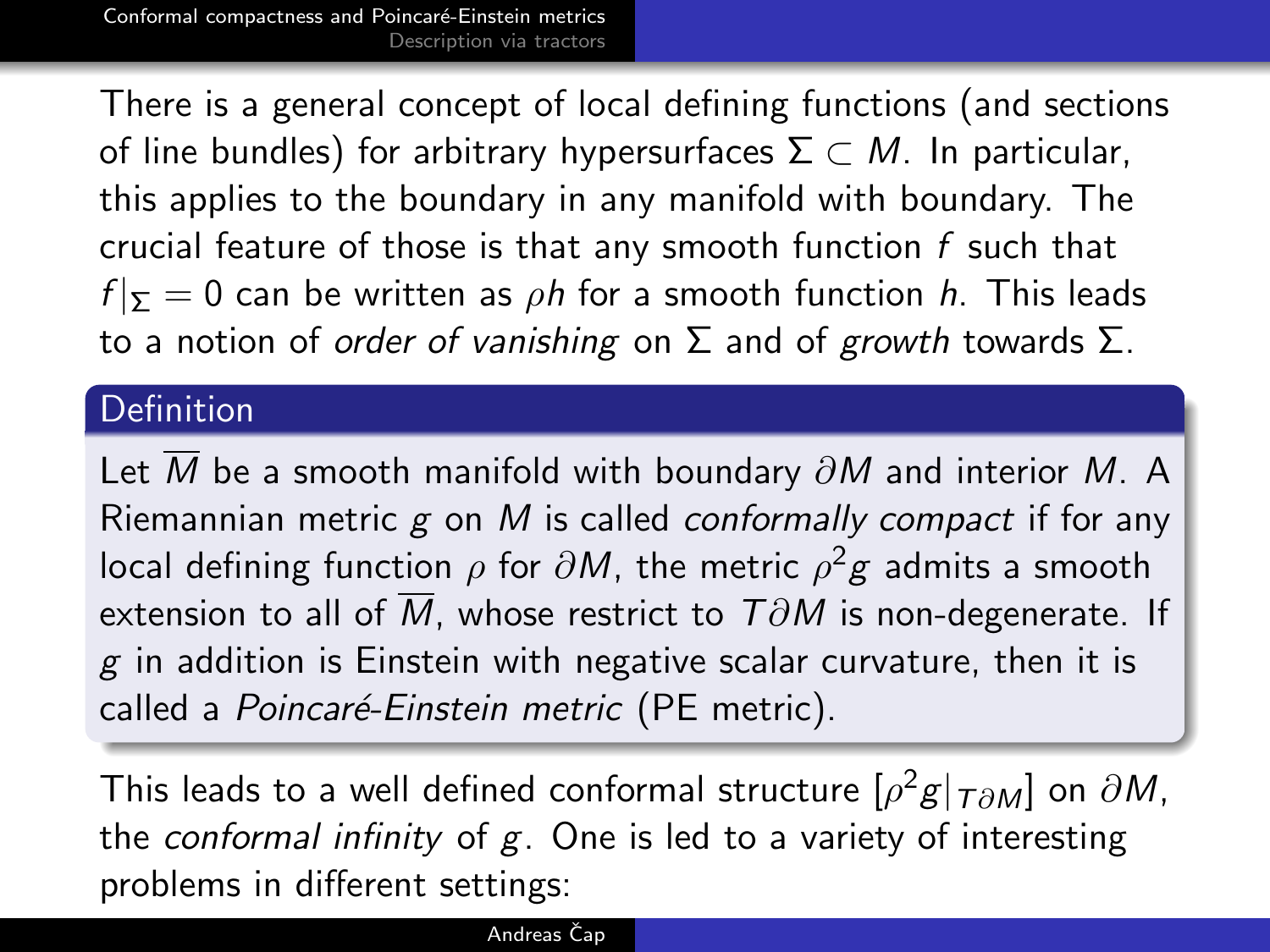- Starting from  $(M, g)$ , one studies asymptotic aspects of Riemannian geometry, in particular in the PE case.
- Looking for asymptotic invariants of metrics that are asymptotic to the hyperbolic metric leads to a hyperbolic version of mass. (Here the PE case is trivial.)
- $\bullet$  Given a conformal structure on  $\partial M$ , one can try to "fill in" a PE metric on M. This is interesting both on a formal level (Fefferman-Graham) and on an analytical level.
- The picture is the setup for the AdS/CFT correspondence and various versions of holography in physics.
- This is the model for compactifications of symmetric spaces. In general, the boundary structure is much more involved and it is difficult to endow boundary components with reasonable geometric structures.

We will next describe the setup from the point of view of conformal geometry.

#### Andreas Čap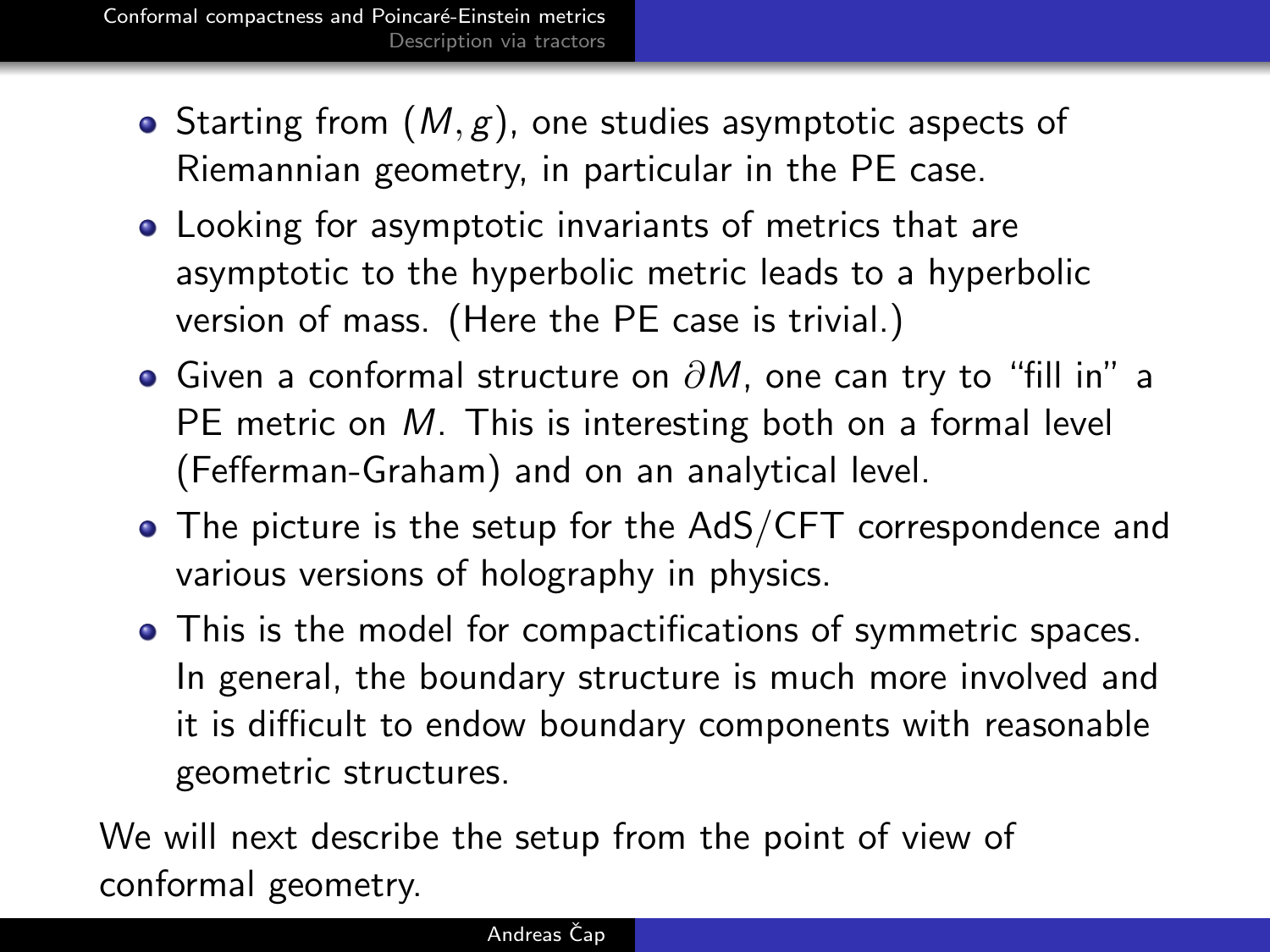## <span id="page-6-0"></span>densities

- A metric  $g$  on  $N$  defines a volume density vol ${}_g=\sqrt{\det(g_{ij})}.$
- Forming powers and duals of the resulting line bundle, one obtains a family  $\mathcal{E}[w] \to N$  of line bundles for  $w \in \mathbb{R}$ . The standard convention is that vol<sub>g</sub>  $\in \Gamma(\mathcal{E}[-n])$ .
- $\bullet$   $\mathcal{E}[w]$  is associated to  $\mathcal{G}_0$  via a representation of  $Z(CO(n))$ .

For a choice of metric  $g$ ,  $(\mathsf{vol}_g)^{-w/n}$  is a nowhere vanishing section of  $\mathcal{E}[w]$ , thus identifying  $\Gamma(\mathcal{E}[w])$  with  $C^{\infty}(N,\mathbb{R})$ . Changing from  $g$  to  $\hat{g}=f^2g$ , this identification changes as  $\hat{\sigma}=f^{-w}\sigma$ , which explains the convention.

Conversely, for  $w \neq 0$ , any nowhere vanishing  $\sigma \in \Gamma(\mathcal{E}[w])$ determines a unique metric g in the class such that  $\sigma$  is parallel for the connection induced by the Levi-Civita connection  $\nabla^g$ .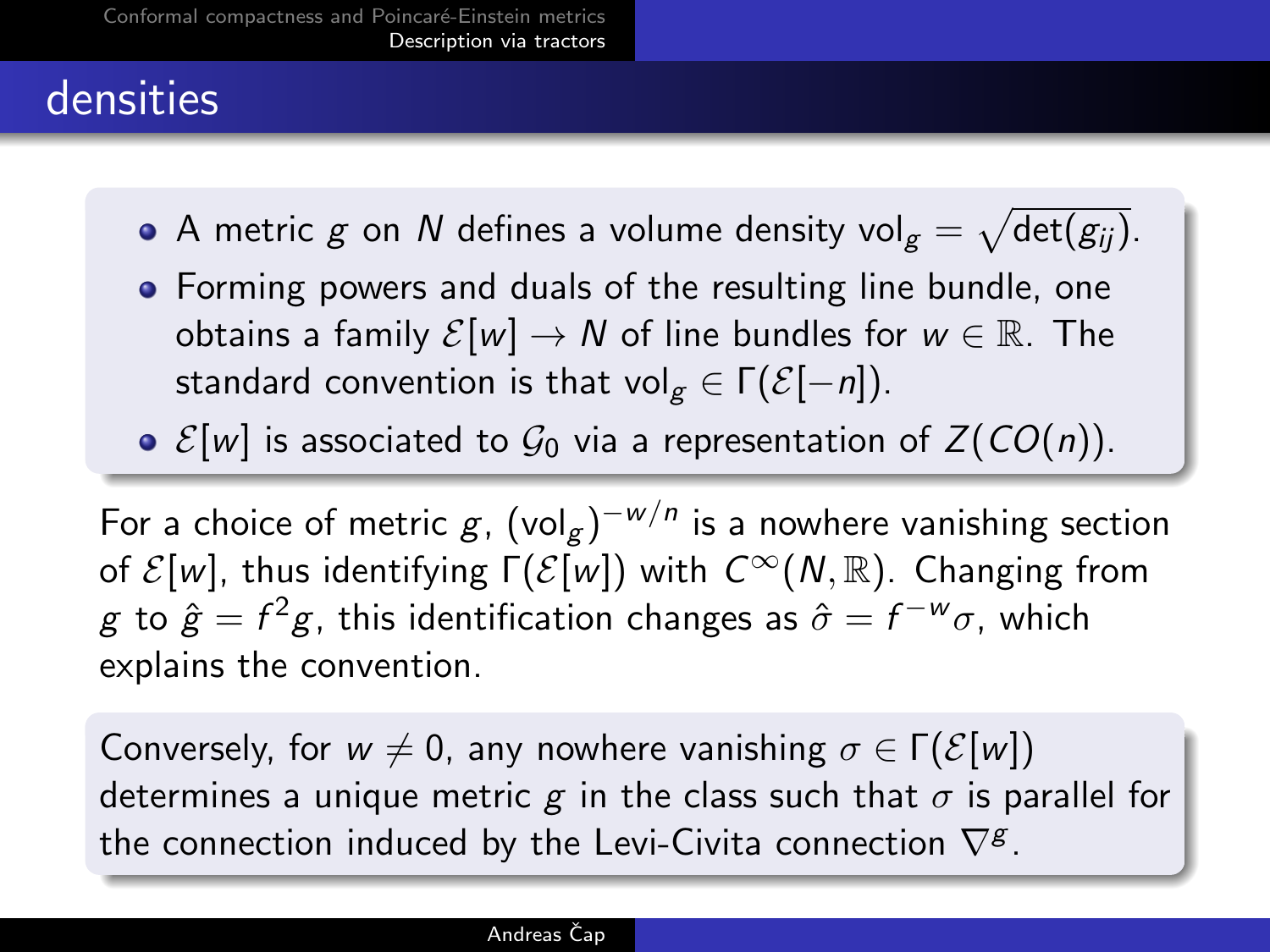We will use abstract indices, so  $\mathcal{E}^{\mathsf{a}} = \mathcal{T} N$ ,  $\mathcal{E}_{\mathsf{a}} = \mathcal{T}^* N$  and so on. Adding [w] indicates a tensor product with  $\mathcal{E}[w]$ .

The conformal class spans a line subbundle of  $\mathcal{E}_{(\mathsf{ab})}$  isomorphic to  $\mathcal{E}[-2]$ . This defines a tautological section  $\mathbf{g}_{ab} \in \mathsf{\Gamma}(\mathcal{E}_{(ab)}[2])$ ("conformal metric"). This has an inverse  $\bold{g}^{ab} \in \Gamma(\mathcal{E}^{(ab)}[-2]).$ Hence we may raise and lower indices at the expense of a weight.

We next describe the *standard tractor bundle*  $\mathcal{E}^A$  which is an equivalent encoding of the Cartan geometry associated to a conformal structure. Recall that this has type  $(G, P)$ , where  $G = SO<sub>0</sub>(n + 1, 1)$ . Restricting the standard representation gives a representation of  $P$  on  $\mathbb{V}:=\mathbb{R}^{n+2}$  and  $\mathcal{E}^A=\mathcal{G}\times_P\mathbb{V}$  and we get:

- A Lorentzian bundle metric  $h_{AB}$  with inverse  $\mathit{h}^{AB}.$
- $\bullet$  A line subbundle  $\cong$   $\mathcal{E}[-1]$  (isotropic for h) whose inclusion defines  $X^A \in \Gamma(\mathcal{E}^A[1]).$
- A surjection  $\mathcal{E}^A \rightarrow \mathcal{E}[1]$  given by  $X_A = h_{AB} X^B$ .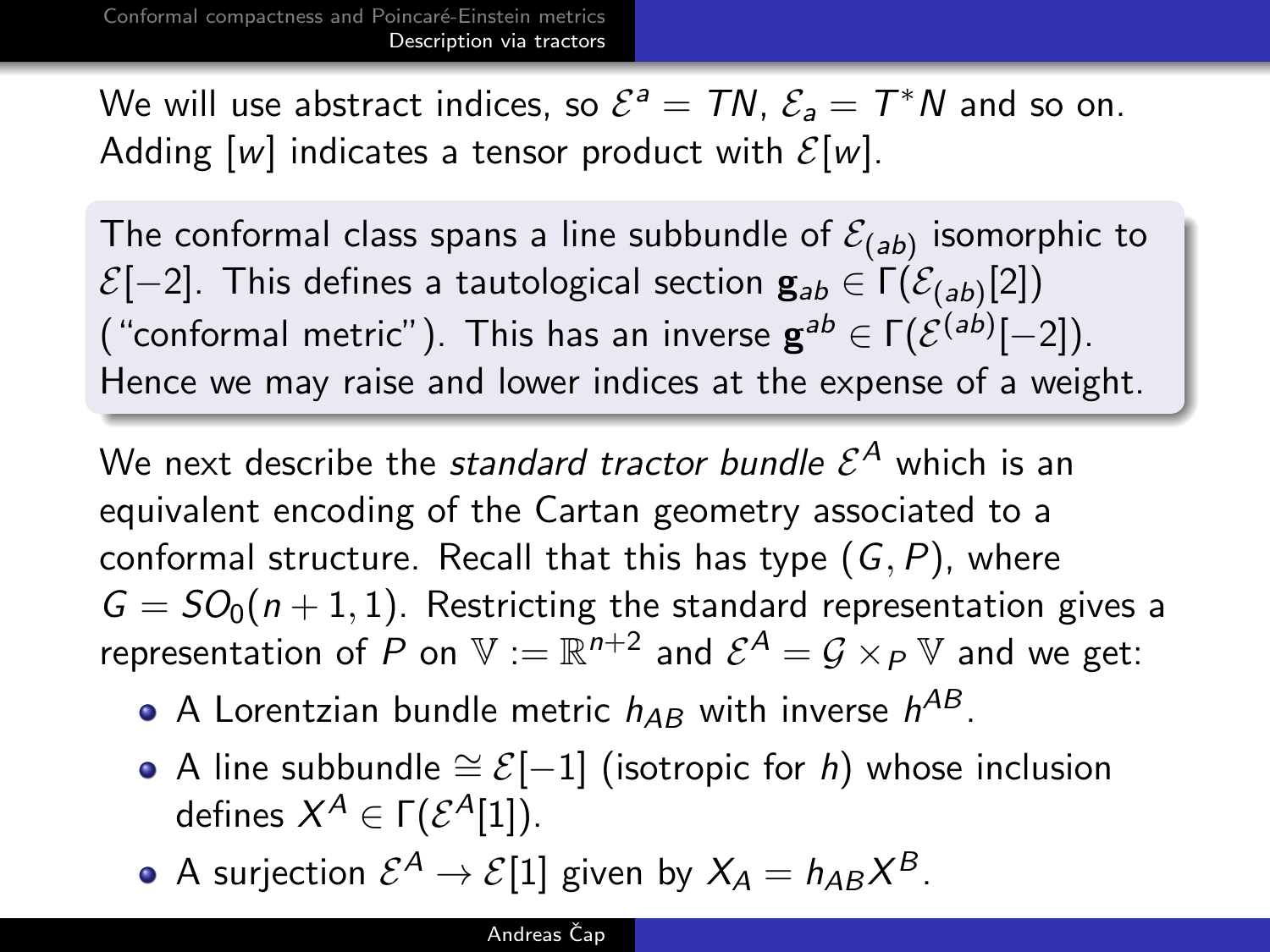The natural line subbundle in  $\mathcal{E}^{\pmb{A}}$  is isotropic, thus contained in its orthocomplement and defining a filtration. We write this as a composition series  $\mathcal{E}^A = \mathcal{E}[1] \oplus \mathcal{E}_a[1] \oplus \mathcal{E}[-1]$ . Choosing a metric in the conformal class defines a splitting of the filtration, thus identifying  $\mathcal{E}^A$  with a direct sum, which we denote by vectors.

Changing from  $g$  to  $\hat{g} = f^2 g$ , we put  $\Upsilon_a = f^{-1} df$  and the splitting changes as  $\left(\begin{smallmatrix} \hat{\sigma} & \hat{\rho} & \hat{\rho} \end{smallmatrix}\right)$  $\hat{\rho}$  $= \begin{pmatrix} \sigma & \sigma \\ \mu_a + \gamma_a \sigma \\ \gamma_b (\chi_a) & \gamma_b \end{pmatrix}$  $\rho - \mathbf{g}^{ab} (\Upsilon_a \mu_b + \frac{1}{2} \Upsilon_a \Upsilon_b \sigma)$ ).  $\mathcal{E}^A$  carries the canonical tractor connection. In the splitting for  $g$  this is given in terms of  $\nabla = \nabla^g$  and the Schouten tensor  $\mathsf{P}_{\mathsf{ab}}$  of  $g$  as  $\nabla_a\left(\begin{smallmatrix} \sigma \\ \mu_b \\ \rho \end{smallmatrix}\right)$  $\bigg) = \bigg( \begin{smallmatrix} \nabla_a \sigma - \mu_a \ \nabla_a \mu_b + \mathbf{g}_{ab} \rho + \mathbf{P}_{ab} \sigma \end{smallmatrix}$  $\nabla_a \rho - \mathbf{g}^{ij} \mathsf{P}_{ai} \mu_j$  $\Bigg). \text{ Next, } D^A \tau := \left( \begin{array}{c} w(n+2w-2)\tau \\ (n+2w-2)\nabla_a \tau \end{array} \right)$  $-\mathbf{g}^{ij}(\nabla_i\nabla_j+\mathsf{P}_{ij})\tau$  $\setminus$ defines a natural operator  $D^A$  :  $\mathsf{\Gamma}({\mathcal E}[w]) \to \mathsf{\Gamma}({\mathcal E}^A[w-1]).$ 

We will mainly use this on  $\mathcal{E}[1]$  and put  $I^A:=\frac{1}{n}D^A\sigma$ , which has  $\sigma$ as its top component ("BGG splitting operator"). Of course, we can then form  $|I|^2:=h_{AB}I^AI^B$ , which is a smooth function.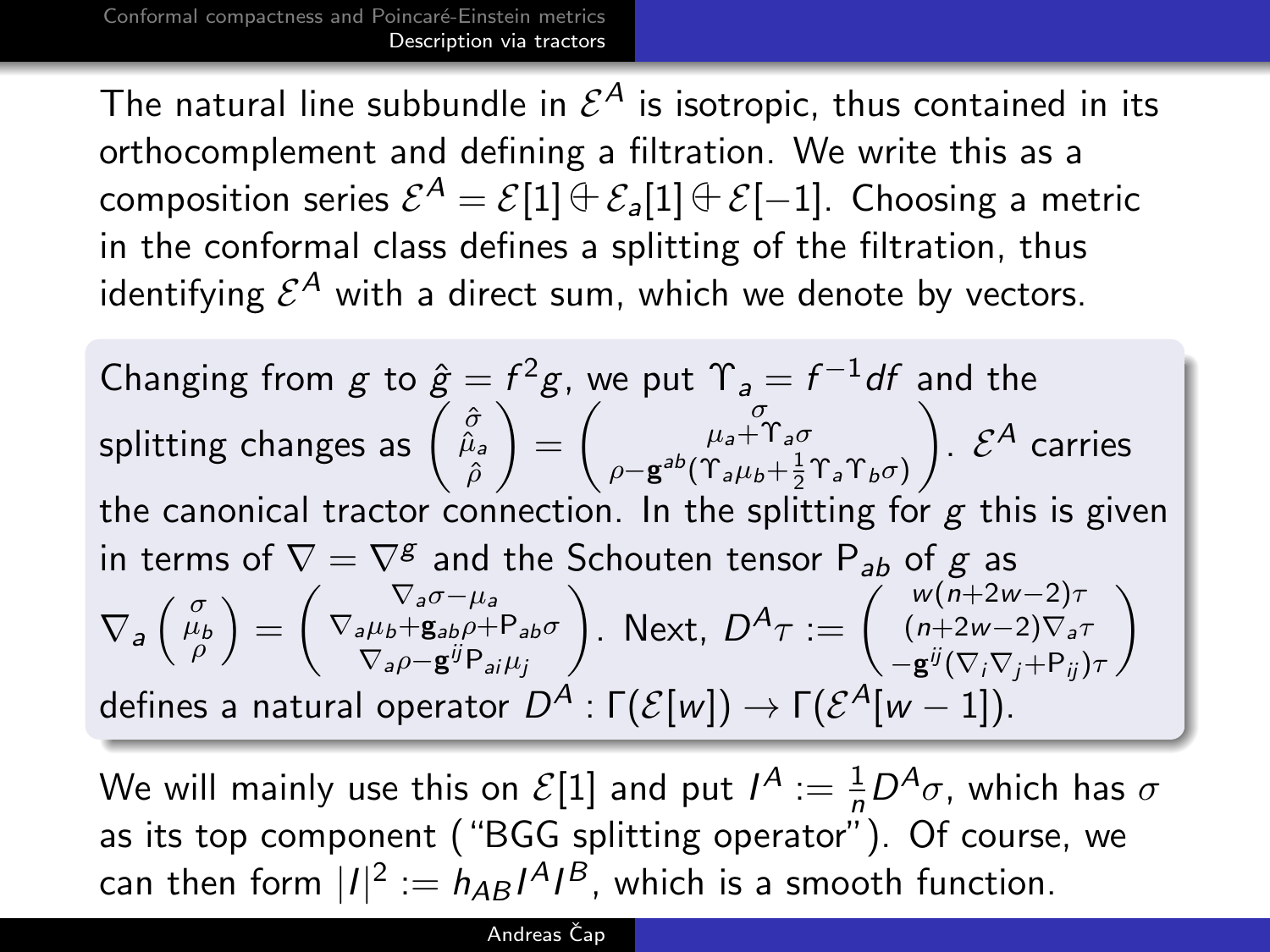To interpret  $|I|^2$ , we first look at  $U:=\{x:\sigma(x)\neq 0\}.$  The metric  $\mathrm{g}_{ab}:=(1/\sigma^2)\mathbf{g}_{ab}$  on  $U$  satisfies  $\nabla_a\sigma=0$ , and in this scale, it is evident that  $|{\it I}|^2$  is a negative multiple of  $Scal(g).$  For  $x\notin U,$  $\nabla_{a}\sigma(x)$  is independent of the choice of metric and outside of U, we get  $|I|^2 = \mathbf{g}^{ij}(\nabla_i \sigma)(\nabla_j \sigma)$ .

Parallel sections of  $\mathcal{E}^A$  are closely related to Einstein metrics in the conformal class:

- Any parallel section is of the form  $I^A$  as above. (Determined by the top component.)
- For  $U$  and  $g$  as above,  $\nabla_a I^A |_U = 0$  is equivalent to the Schouten tensor  $P_{ab}$  of g being proportional to  $g_{ab}$  and hence to g being Einstein.
- If  $I^A$  is parallel, then  $|I|^2$  is constant and on  $U$  is a negative multiple of the Einstein constant of  $g$ .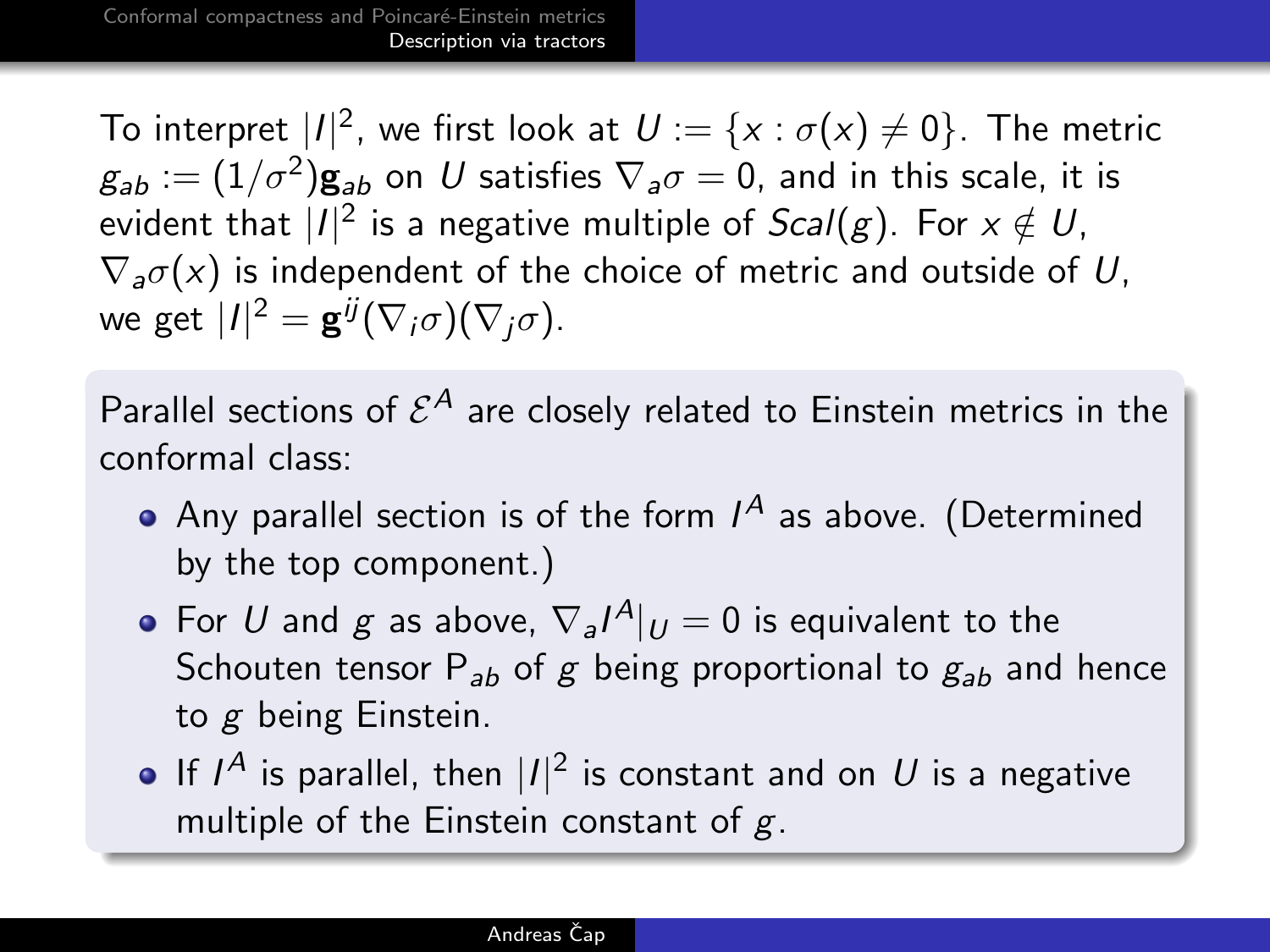Consider a conformal manifold  $\overline{M} = M \cup \partial M$  with boundary, let g be a metric in the class on  $M$  and take  $\sigma:=(\mathsf{vol}_\mathcal{B})^{-1/n}\in\Gamma(\mathcal{E}[1]).$ 

Then g is conformally compact iff  $\sigma$  extends by zero to a defining density for ∂M.

Proof: For a local defining function  $\rho$  for  $\partial M$  put  $\hat{g}:=\rho^2 g$ . If  $g$  is conformally compact,  $\hat{g}$  is a metric in our class defined on all of  $\overline{\mathcal{M}}$ . Thus  $\hat{\sigma}$  is nowhere vanishing. But vol $_{\hat{\mathcal{g}}}=\rho^n$ vol $_{\mathcal{g}}$  and hence  $\sigma = \rho \hat{\sigma}$  on M, which shows that  $\sigma$  extends as required. Conversely, if  $\sigma$  extends to a defining density, then  $\rho^{-1}\sigma$  smoothly extends to  $\overline{M}$  and the metric it determines coincides with  $\rho^2g$  on  $M.$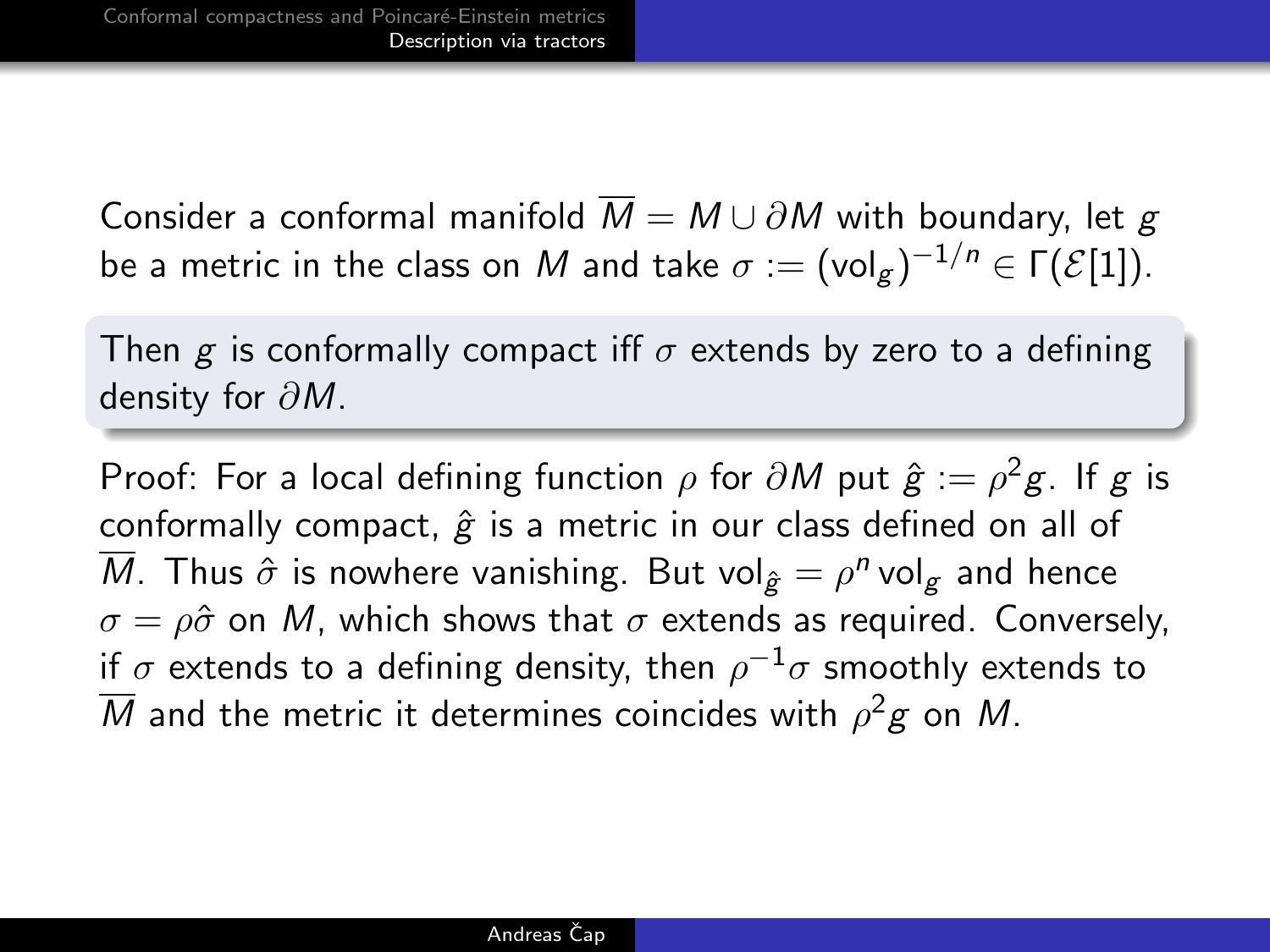### Theorem

For  $\overline{M} = M \cup \partial M$  let g be a negative Einstein metric on M such that the conformal class [g] smoothly extends to  $\overline{M}$ , but g itself does not admit a smooth extension to any neighborhood of a boundary point (e.g. because  $g$  is complete). Then  $g$  is conformally compact and hence Poincaré-Einstein.

- $\mathcal{E}^A$  and the tractor connection are defined on  $\overline{M}.$
- The tractor  $I^A$  determined by  $g$  is parallel over  $M$  hence can be smoothly extended to a parallel tractor on M.
- Projecting  $I^A$  to  $\Gamma(\mathcal{E}[1])$  provides a (unique) smooth extension of  $\sigma$  to all of  $\overline{M}$ .
- If  $σ(x) \neq 0$  for some  $x \in \partial M$ , one obtains a smooth extension of  $g$  to a neighborhood of  $x$ , so all boundary values are zero.
- Since  $|I|^2$  is constant on  $\overline{M}$  and nonzero on  $M$ ,  $\sigma$  is a defining density.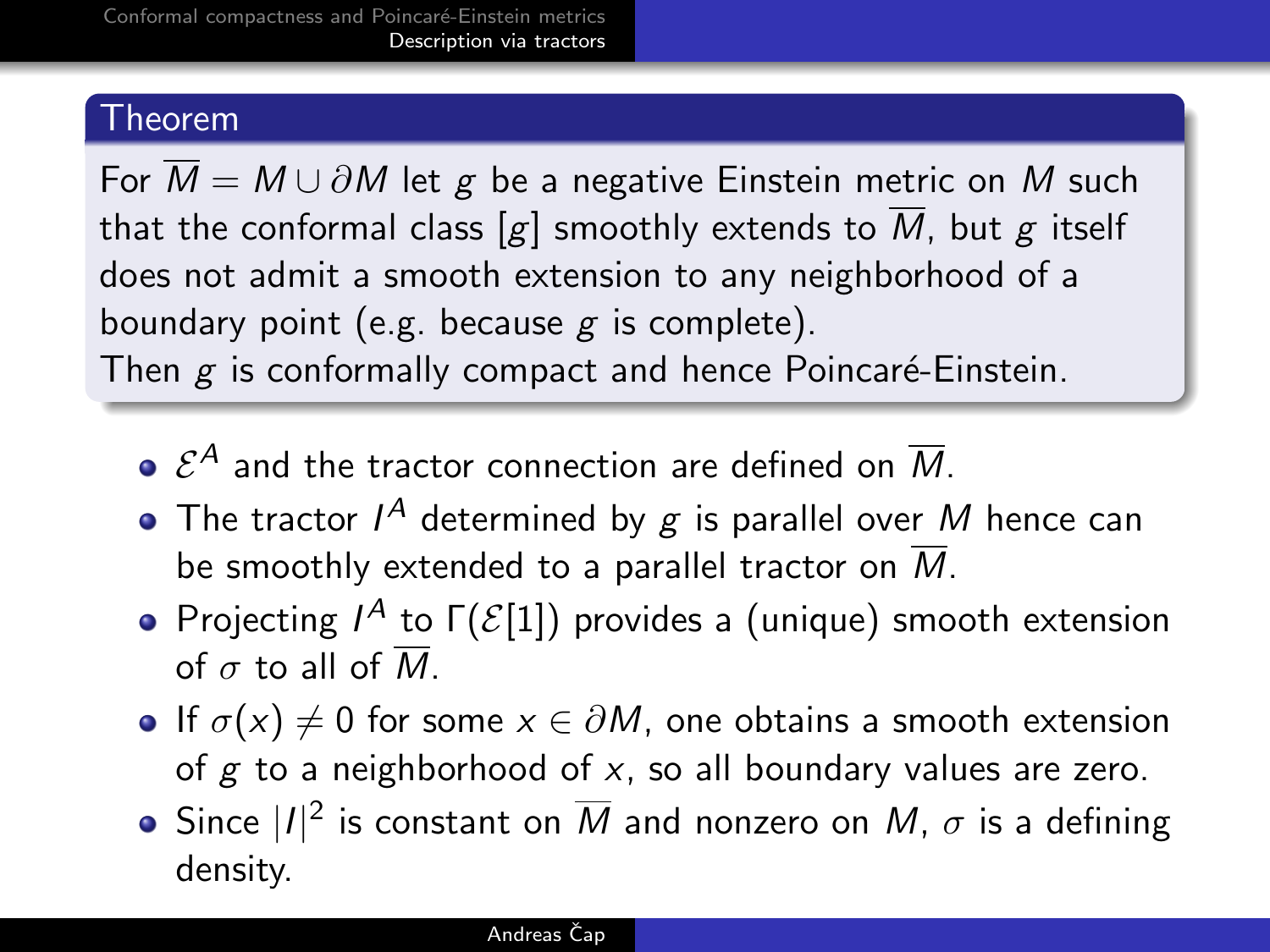The setup described here is the starting point for a detailed analysis in several articles of R. Gover and A. Waldron: Given  $\overline{M} = M \cup \partial M$  and a conformally compact metric g on M, take the corresponding conformal structure on M, the defining density  $\sigma \in \Gamma(\mathcal{E}[1])$  for  $\partial M$  selected by  $g$  and put  $I^A := \frac{1}{n} D^A \sigma$ . We assume that  $|I|^2$  is nowhere vanishing.

Consider  $I\cdot D$  :  $\Gamma(\mathcal E[w])\to \Gamma(\mathcal E[w-1]),\ \tau\mapsto h_{AB}I^AD^B\tau.$  This naturally extends to sections of weighted tractor bundles.

- $\bullet$  On *M*, this is a Yamabe type operator associated to g.
- If  $|I|^2 \equiv 1$  close to  $\partial M$ , then it restricts to the conformally invariant Robin operator on a neighborhood of  $\partial M$ .
- Together with multiplication by  $\sigma$  and a weight operator,  $I \cdot D$ forms an  $\mathfrak{sl}_2$ -triple. This allows for very efficient computations (analysis of eigenfunctions, problems of harmonic extension, operators acting tangentially, etc.)